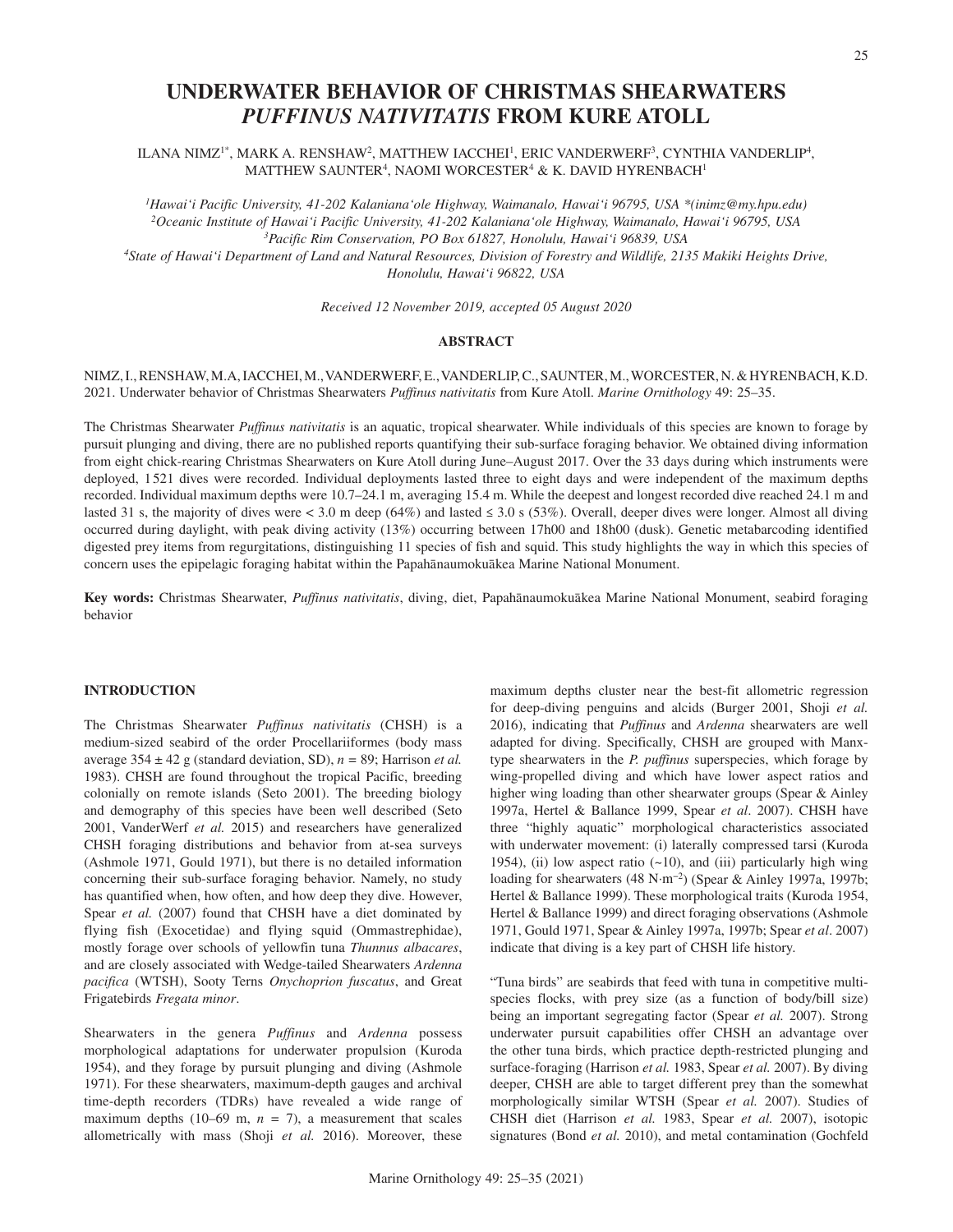*et al.* 1999) corroborate field observations that the CHSH diet is distinct from other tuna birds. However, an integrated analysis linking prey selection with underwater behavior might well allow a fuller interpretation of these patterns.

Few descriptions of CHSH foraging behavior or epipelagic habitats have been published, and their foraging ranges in the central North Pacific are unknown (Seto 2001). In Hawaiian waters, most of the CHSH population breeds within the Papahānaumokuākea Marine National Monument (PMNM; Harrison *et al.* 1983), but the degree to which they use these waters remains a mystery. In 2016, the PMNM boundary was expanded from a radius of 50 nautical miles (92.6 km) around each island to the 200 nautical mile exclusive economic zone. As CHSH are considered a "species of high concern" due to inferred declining populations throughout the Pacific (PMNM 2008), evidence that locally breeding birds forage within the PMNM will underscore the importance of this protected area for the species.

This study reports the first TDR deployment on this species and describes both the foraging behavior and the diet of chick-rearing CHSH from Kure Atoll. More specifically, we first quantified five dive parameters: depth, duration, post-dive interval, hourly dive frequency, and behavioral aerobic dive limit. Then, we compared their observed maximum diving depth to 23.4 m, the empirical prediction based on an allometric regression developed using published maximum dive depth and body mass data from other TDR-tagged *Puffinus* and *Ardenna* shearwaters. Due to their highly aquatic morphological adaptations, we hypothesized that CHSH would exceed this predicted limit. Yet, due to their association with surface prey patches driven by sub-surface predators, we anticipated that most dives would be short and shallow. We also used the diving data and flight speeds to estimate their minimum foraging ranges from the colony, with the expectation that this species indeed forages within PMNM. Finally, we identified the prey items retrieved from tagged birds using gene sequences and discussed the CHSH diet considering the documented diving behavior.

# **STUDY AREA AND METHODS**

# **Field methods**

This study was conducted on Kure Atoll (28°25′N, 178°20′W), which is the island furthest to the northwest within PMNM. TDRs (Lotek LAT 1500) were 8 mm in diameter by 32 mm in length, had a cross-sectional area of 50 mm2 , and weighed 3.4 g in air and 0.9 g in seawater. The TDR pressure resolution was 0.05% of 1 dbar, with an accuracy of  $\pm 1\%$ . TDRs were < 1% of a CHSH's cross-sectional area ( $\sim$ 166 190 mm<sup>2</sup>). TDRs were programmed to log continuously once every 30 minutes and to log conditionally every second once a pressure threshold of 0.5 dbar was reached, to indicate true dive activity. As one decibar is nearly equivalent to one meter of depth of seawater  $(1$  dbar = 0.99 m depth in seawater), all pressure measurements will henceforth be expressed in meters. An activity (wet/dry) sensor was used to confirm whether the conditional pressure readings occurred underwater and to indicate the birds' location (on/off the water) at each 30-minute reading.

Two TDR devices were available for this study, and they were re-deployed sequentially on different birds throughout the summer of 2017 (Tag 1, Tag 2). Tag deployment occurred from 29 June to 09 August (Table 1). Adult birds were selected opportunistically, depending on accessibility and the presence of a large downy chick (body mass > 200 g) that had already been left unattended during the day. Ultimately, eight chick-rearing CHSH were outfitted with a TDR, with one adult per breeding pair tagged.

Birds were captured by hand at their nest site after dark (21h30– 23h30, Hawai'i Standard Time, HST). The TDR was attached to the underside of the tail with Tesa Tape. Birds were marked with a small dot of white-out on the top of their head to distinguish them from their mate for tag retrieval, and they were released back to their nest site. To ensure the birds went out to sea at least once while tagged, the nest site was checked every 15 minutes (21h30–00h30) starting three days (72 hours) after tag deployment. Searches continued

| Summary of time-depth recorder (TDR) deployment effort on Kure Atoll, 2017       |                                            |                                       |                                                 |                                              |                                            |                                           |                                       |                                       |
|----------------------------------------------------------------------------------|--------------------------------------------|---------------------------------------|-------------------------------------------------|----------------------------------------------|--------------------------------------------|-------------------------------------------|---------------------------------------|---------------------------------------|
| Bird #                                                                           | ш                                          | 2                                     | 3                                               | $\overline{\mathbf{4}}$                      | 5                                          | 6                                         | 7                                     | 8                                     |
| Deployment date                                                                  | 28 June                                    | 28 June                               | 13 July                                         | 21 July                                      | $21$ July                                  | 31 July                                   | 31 July                               | $06 \text{ Aug}$                      |
| Deployment duration (days)                                                       | 8                                          | 5                                     | 3                                               | $\overline{4}$                               | $\overline{4}$                             | 3                                         | 3                                     | 3                                     |
| Chick weight $(g)$                                                               | 230                                        | 205                                   | 235                                             | 315                                          | 215                                        | 365                                       | 415                                   | 240                                   |
| Daylight during<br>tagging period <sup>a</sup>                                   | 61%                                        | 61%                                   | 61%                                             | 60%                                          | 60%                                        | 59%                                       | 59%                                   | 59%                                   |
| Moon illumination<br>during tagging period <sup>a</sup>                          | 25%                                        | 25%                                   | 75%                                             | $10\%$                                       | $10\%$                                     | 50%                                       | 50%                                   | $100\%$                               |
| TDR no. $(1 \text{ or } 2)$                                                      |                                            | 2                                     |                                                 | $\overline{2}$                               |                                            |                                           | 2                                     |                                       |
| Tag drift regression <sup>b</sup><br>$(n,$ adjusted $R^2$ ,<br>slope $\pm$ 2 SE) | 387,<br>0.01,<br>$-0.00005$<br>$\pm -0.38$ | 245,<br>0.05,<br>0.0002<br>$\pm 0.23$ | 145,<br>$-0.007$ ,<br>$-0.00001$<br>$\pm -0.44$ | 221,<br>$-0.005$ .<br>0.000002<br>$\pm 0.19$ | 221,<br>0.02,<br>$-0.00008$<br>$\pm -0.49$ | 144.<br>0.54,<br>$-0.0017$<br>$\pm -0.46$ | 146,<br>0.03,<br>0.0002<br>$\pm 0.20$ | 146,<br>0.06,<br>0.0003<br>$\pm 0.67$ |

**TABLE 1**

<sup>a</sup> Data retrieved from Time & Date (https://www.timeanddate.com/) on 18 July 2019. b Total *df = n*−1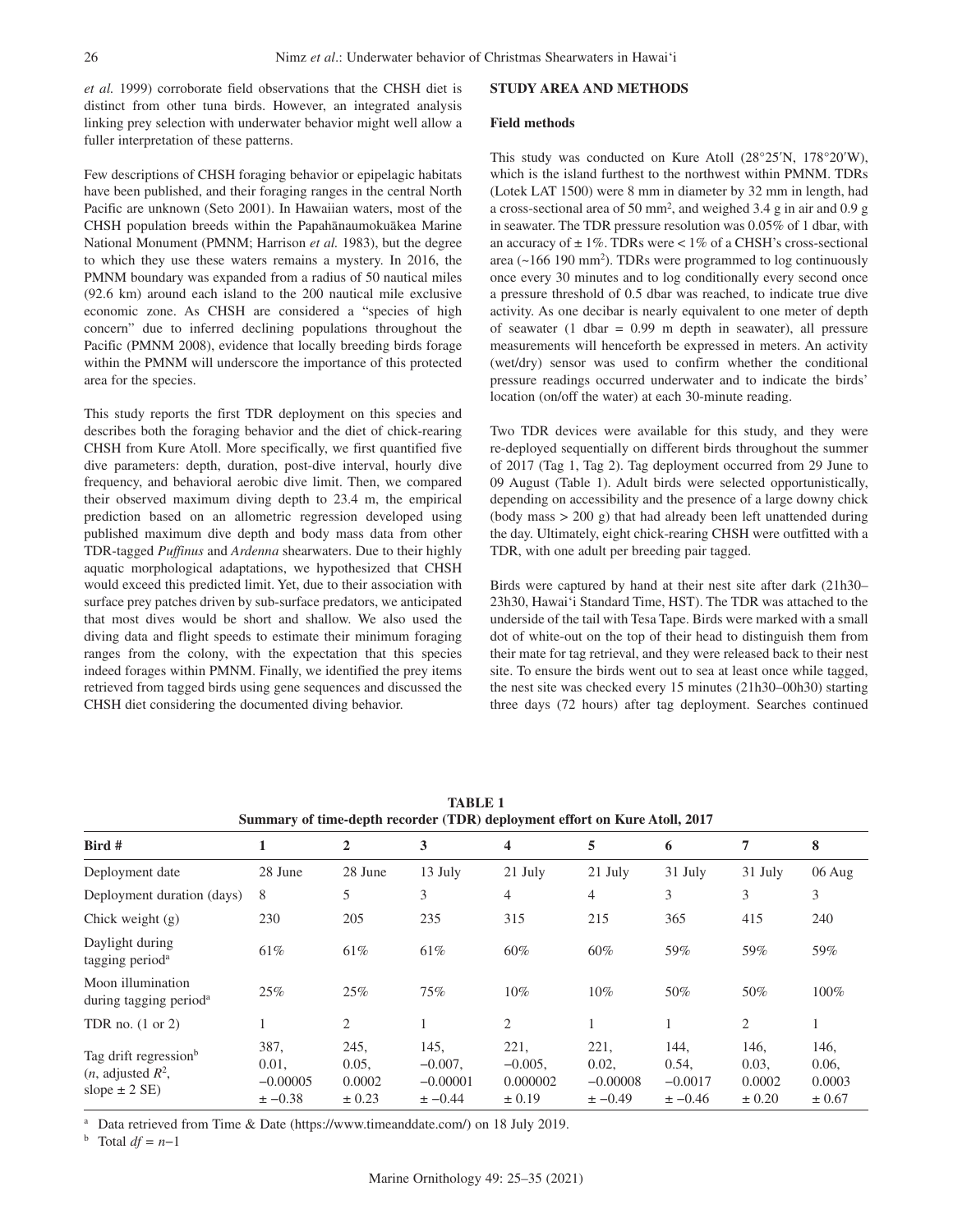each night until tags were retrieved. Additionally, nest sites were searched from 07h00 to 08h30 if the tagged bird was not located the night before. If a bird voluntarily regurgitated during tag retrieval, the sample was collected and stored in a freezer for genetic analysis.

#### **Statistical analysis**

## *Dive summaries*

Pressure values from TDRs were recorded in decibars and converted to meters of depth. Dive profiles from the TDRs, covering the 33 days during which tags were deployed, were extracted and summarized using the package "diveMove" (Luque 2007) in R (R Core Team 2013). We assessed all dive events individually for accuracy. We augmented the "diveMove" output summaries with hand calculations for any erroneously calculated dives and reinstated short-duration  $(< 3 s)$  dives. To account for potential differences in the behavior of the pressure transducers, we calculated a surface offset for each bird. First, a linear regression was used to determine if the pressure sensors had drifted during the tracking period by quantifying the trends in the pressure from dry 30-minute records, which indicated non-diving activity (Table 1). Additionally, offset values were calculated per tag by applying the largest pressure value of the background logging data when the bird was not diving (dry activity logger) to all values recorded underwater from that tag. These zero-offset values represent the potential systematic bias of each TDR and provided a conservative correction for dive depth. Individual dive events were identified as deviations from 0 m, greater than a threshold of 0.5 m, and lasting for  $\geq 1$  s.

All summary statistics and tests were performed in R using the R Commander interface (version 2.5-1; Fox 2005), and significance was assessed using  $\alpha = 0.05$ . Unless stated otherwise, all means are stated with SD. Dive parameters were summarized to allow comparisons to other shearwater TDR studies (e.g., Shoji *et al.* 2016). For each dive, we calculated the maximum depth reached (m), dive duration (s), and post-dive interval (s). Because the deployment duration and the number of dives executed per day varied across individuals, averages were first calculated for individual birds and combined across birds.

To analyze temporal variability in diving behavior, the data were binned using hourly increments. Daylight hours were defined using civil twilight, which occurred at  $06h35 \pm 0h08m$  through  $21h06 \pm 0h02m$  during the 29 June–09 August tagging study. Descriptive statistics (frequency, mean, median, and maximum) of the dive depths and durations were calculated for each hour of the day. Chi-squared tests were used to discern temporal variation among individuals.

To assess the behavioral aerobic dive limit (bADL) and dive bouts, the post-dive interval (PDI) was calculated for each dive. PDIs suggest the efficiency of dive activity with regards to anaerobic metabolism (Butler 2001). Dives longer than the bADL should be increasingly anaerobic, while dives shorter than the bADL should be aerobic (Dean 2012). To distinguish a threshold between short and long dives relative to a PDI, we plotted PDI against dive duration. The slope of the line joining the lowest PDI values theoretically defines the bADL (Kooyman & Kooyman 1995, Tremblay *et al.* 2005, Dean 2012). PDI was truncated at 300 seconds. Dive bouts were defined as intervals of sequential dive activity separated by rest periods (no diving) on the surface or in flight. A logsurvivorship curve was used to identify bout intervals in CHSH. The bADL and dive bouts were estimated using all the dives recorded, across multiple individuals.

We compared the maximum dive depth of CHSH to that of other *Puffinus* and *Ardenna* shearwaters tagged with TDRs using an allometric regression of maximum dive depth as a function of mean body mass, including published data from other species during the breeding season (incubating to early chick-rearing; Shaffer *et al.* 2009, Rayner *et al.* 2011, Hyrenbach *et al.* 2013, Péron *et al.* 2013, Meier *et al.* 2015, Shoji *et al.* 2016). Whenever a species had been tagged using different instruments, only the maximum depth from TDR tags was used in the analysis. The Pink-footed Shearwater *A. creatopus* was not included in the analysis because its diving behavior grouped with *Calonectris* spp., which are not considered to be aquatic shearwaters (Kuroda 1954, Adams *et al.* 2019).

#### *Minimum foraging distance*

Because the TDRs do not include geo-locating records, we estimated the minimum foraging distance using a non-directional radius outward from Kure Atoll by expressing distance as a function of flying time  $\times$  flying speed (Matthews 1953). The time was calculated for each bird using the lag between the time the last dive was recorded and the time the tag was retrieved at night in the colony  $(n = 5)$ . Flying speed was estimated using airspeeds from a representative glide-flapper (Manx Shearwater) in a headwind and a tailwind (Spear & Ainley 1997b). This approach yielded two maximum distance estimates, based on the assumption of continuous directional flight back to the colony.

# **Diet analysis**

## *Sample storage*

Regurgitations were opportunistically collected when tagged birds voluntarily regurgitated. Prey items were collected in a plastic bag filled with ~200 mL of freshwater. Samples were immediately frozen at approximately −18 °C and kept frozen during transport back to Honolulu.

#### *DNA extraction, PCR, and sequencing*

Muscle tissue samples  $(< 2 \text{ mm}^3)$  were collected from individual prey specimens from underneath the skin whenever possible, using sterilized forceps. The tissue samples were placed in 1.5-mL tubes with 500 µL of Longmire's buffer (Longmire et al. 1997) and 400  $\mu$ g of Proteinase-K, then incubated overnight at 37 °C. Following the incubation, genomic DNA was extracted from the tissue samples using chloroform–isoamyl alcohol (24:1) phase separations (Renshaw *et al.* 2015), with slight modifications as described in Appendix 1 (available on the website).

Each DNA extract was amplified via polymerase chain reaction (PCR) at a fragment of the mitochondrial cytochrome *c* oxidase subunit I gene (COI) using the primers mlCOIintF (Leray *et al.* 2013) and jgHCOI2198 (Geller *et al.* 2013). The 40 µL PCR mix included 8 µL of 5× GoTaq Flexi Buffer (Promega, Wisconsin, USA), 0.8 µL of 10 mM dNTPs, 3.2 µL of 25 mM  $MgCl<sub>2</sub>$ , 2 µL of 10  $\mu$ M forward primer, 2  $\mu$ L of 10  $\mu$ M reverse primer, 4  $\mu$ L of bovine serum albumin (from 4 mg/mL concentrate, VWR, Pennsylvania, USA), 0.2 µL of GoTaq G2 Flexi DNA Polymerase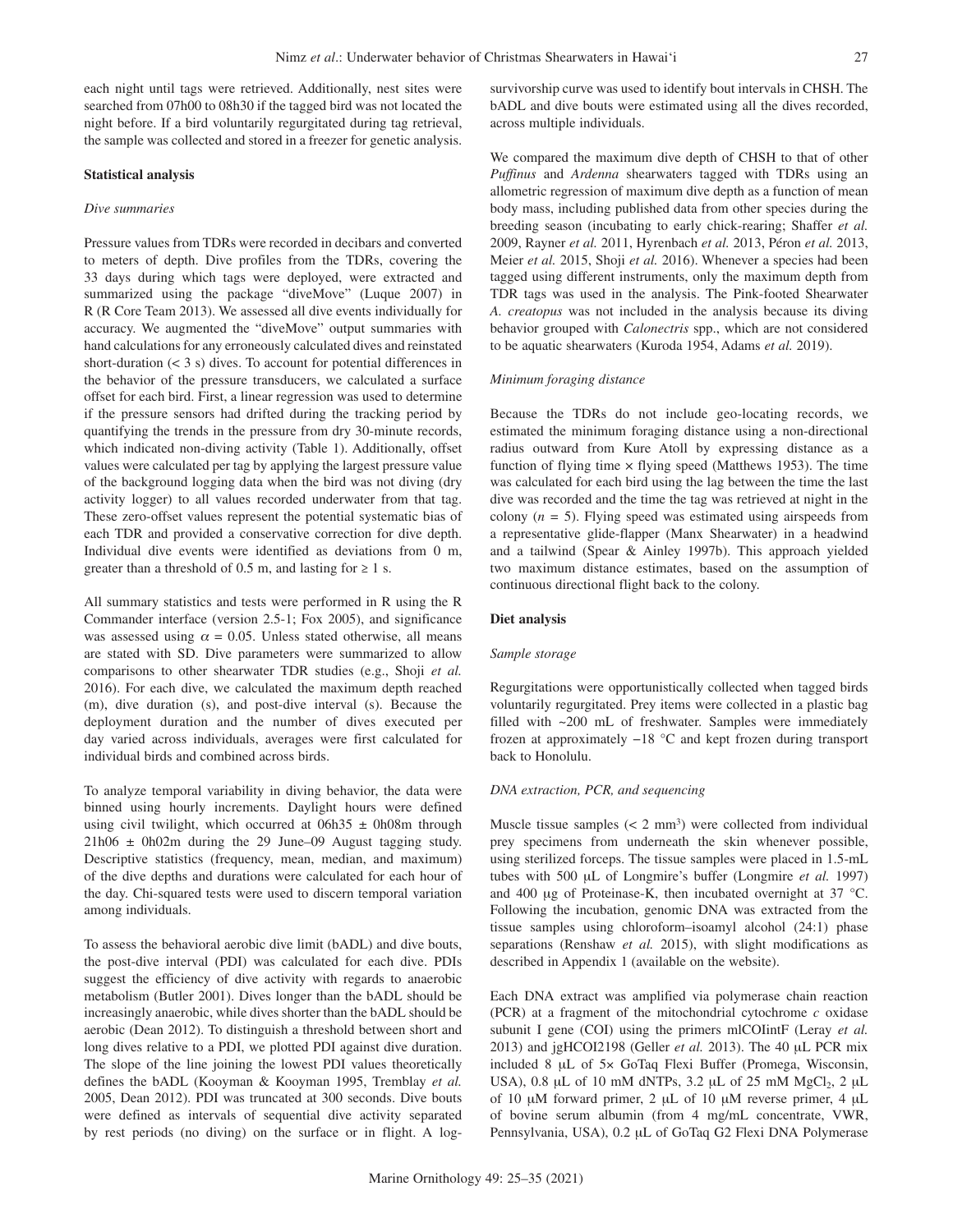|                | on Kure Atoll, 29 June–09 August 2017 |                |     |                                                |     |                                                                                     |             |          |                |                                                                       |
|----------------|---------------------------------------|----------------|-----|------------------------------------------------|-----|-------------------------------------------------------------------------------------|-------------|----------|----------------|-----------------------------------------------------------------------|
| <b>Bird</b>    | Julian day<br>deployed                |                |     | Overall<br>No. days No. dives depth max<br>(m) | (m) | Dive depth Dive depth Dive depth<br>mean max median max max IQR <sup>a</sup><br>(m) | (m)         | Dive max |                | Dive mean Dive median<br>duration $(s)$ duration $(s)$ duration $(s)$ |
|                | 180                                   | 8              | 306 | 13.5                                           | 3.2 | 2.3                                                                                 | $1.6 - 4.0$ | 18       | 4              | 3                                                                     |
| 2              | 180                                   | 5              | 195 | 24.1                                           | 2.6 | 1.2                                                                                 | $0.4 - 3.0$ | 31       | $\overline{4}$ | $\mathcal{D}_{\mathcal{L}}$                                           |
| 3              | 195                                   | 3              | 130 | 15.4                                           | 2.7 | 2.1                                                                                 | $1.4 - 3.3$ | 19       | 4              | 3                                                                     |
| $\overline{4}$ | 203                                   | $\overline{4}$ | 319 | 12.7                                           | 2.1 | 1.4                                                                                 | $0.7 - 2.7$ | 19       | 4              | 3                                                                     |
| 5              | 203                                   | $\overline{4}$ | 109 | 10.7                                           | 3.7 | 2.9                                                                                 | $1.8 - 5.4$ | 16       | 5              |                                                                       |
| 6              | 213                                   | 3              | 122 | 13.0                                           | 4.0 | 3.0                                                                                 | $1.9 - 5.1$ | 18       | 5              |                                                                       |
| 7              | 213                                   | 3              | 187 | 18.5                                           | 4.1 | 2.7                                                                                 | $1.0 - 5.6$ | 23       | 6              | 4                                                                     |
| 8              | 219                                   | 3              | 154 | 15.8                                           | 4.2 | 3.3                                                                                 | $1.9 - 5.3$ | 27       | 6              |                                                                       |

**TABLE 2 Summary of dives from time-depth recorders (TDRs) deployed on eight Christmas Shearwaters** *Puffinus nativitatis* 

Interquartile range (IQR) for all maximum depths per dive

(Promega, Wisconsin, USA), 4 µL of DNA extract, and 15.8 µL of sterile water. The thermocycling protocol involved an initial denaturing step of 95 °C for 3 min; 16 cycles of denaturation at 95 °C for 30 s, annealing at 62 °C (−1 °C per cycle) for 45 s, and extension at 72 °C for 1 min; 25 cycles of denaturation at 95 °C for 30 s, annealing at 46 °C for 45 s, and extension at 72 °C; and a final extension step at 72 °C for 10 min.

PCR products were visualized using a 1% agarose gel, stained with ethidium bromide (MP Biomedicals, California, USA). Successful amplifications were cleaned with 2 µL of ExoSAP-IT (Affymetrix, California, USA) per 5 µL of PCR product and incubated at 37 °C for 15 min, followed by deactivation at 85 °C for 15 min. Purified PCR products were sequenced unidirectionally with the mlCOIintF primer on an ABI 3130XL capillary sequencer (Life Technologies, California, USA). Chromatograms were checked by eye with MEGA7 (Kumar *et al.* 2016). Curated amplicons were queried against the National Center for Biotechnology Information (NCBI) nucleotide database (https://www.ncbi.nlm.nih.gov) for prey taxa identification using BLASTN (Altschul *et al.* 1990). Species-level taxonomic identification was assigned based on a > 97% match and whether the distribution for the species matched known records of species in North Pacific waters. Otherwise, the sequence was assigned to the genus level or higher.



## **Diving behavior**

In total, 1 521 dives were recorded from eight adult birds of unknown sex during 33 days of tag deployment spanning 29 June to 09 August 2017. The duration of TDR deployments ranged from three to eight days (median  $=$  4 d, interquartile range (IQR)  $=$  3–4 d). We found no significant influence of the deployment duration on the maximum depth recorded ( $r = -0.004$ ; *df* = 6, *P* = 0.99). There was a moderately strong positive correlation between the number of deployment days and the total number of dives recorded  $(r = +0.65, df = 6, P = 0.08)$ ; the number of daily dives per bird ranged from 19 to 86 (mean =  $45 \pm 19$  dives, median = 39 dives, IQR = 33–54 dives, *n =* 33).

The maximum depths attained by individual birds were 10.7–24.1 m (Table 2; mean *=* 15.4 ± 4.2 m). The mean  $(3.34 \pm 0.78 \text{ m})$  and median  $(2.35 \pm 0.79 \text{ m})$  maximum depths per dive were considerably shallower than the range of individual maximum depths. The range of maximum durations was 16–31 s (mean =  $21 \pm 5$  s). Likewise, the mean  $(5 \pm 1)$  s) and median  $(4 \pm 1 \text{ s})$  durations per dive were considerably shorter than the range of individual maximum durations.



Fig. 1. Histogram of binned (a) dive durations and (b) dive depths recorded in this study  $(n = 1521)$ .



**Fig. 2.** Scatter plot of dive depth and dive duration for all recorded dives in this study ( $n = 1521$ ). Adjusted  $R^2 = 0.82$ .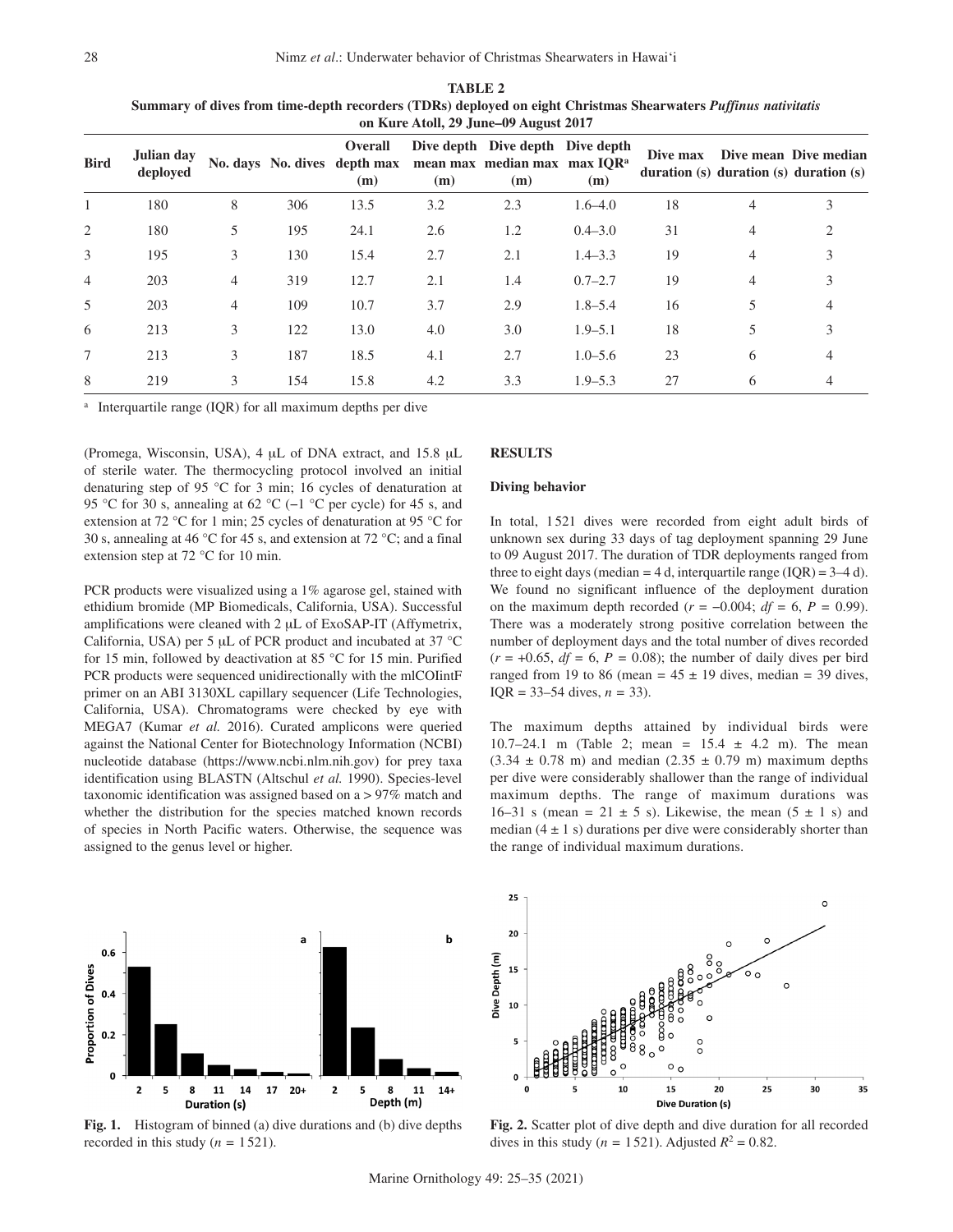

**Fig. 3.** Percent of dives that occurred in each hour of the day (*n =* 1521). Vertical dashed and dotted lines indicate average civil twilight throughout the study period (29 June–09 August 2017). The horizontal dashed line represents expected percent of dives per hour, per 24 h (4.2%).

The frequency of dive depths and durations were skewed towards the shallower (skewness  $= 1.7$ ) and shorter (skewness  $= 2.1$ ) end of each bird's recorded range. More than half of the dives lasted  $<$  3 s (53%; Fig. 1A) and were  $<$  3 m deep (63%; Fig. 1B). Only 1% of the dives were deeper than 15 m and longer than 19 s, with a maximum depth of 24.1 m and a maximum duration of 31 s. Overall, when all dives were considered, the duration increased linearly with the depth attained ( $R^2 = 0.83$ ;  $F = 7258.77$ ;  $df = 1$ , 1519; *P* < 0.01; see Fig. 2).

# *Diel diving pattern*

On average, throughout the 39-day summer tagging period (29 June–09 August), there were approximately 14.5 h of daylight (52 200 s), from 06h35  $\pm$  00h08 to 21h06  $\pm$  00h02. Diving was restricted to daylight (Fig. 3), as defined by the times of civil twilight. Only one bird (CHSH 2) had two dives outside civil twilight (at 05h47 and 21h09), and the remaining 1 519 recorded dives (99.87%) occurred during daylight hours. On average, birds spent  $209 \pm 99$  s (range = 76–482 s) per day underwater.



**Fig. 4.** Mean (± SD) percent deviation from the expected values (20%) per three-hour time block. Daily values are calculated by individual and averaged across all tagged birds (*n =* 8).

Overall, diving activity did not commence at first light  $(07h05 \pm 00h09)$ but began during 08h00–09h00 (5% of dives). Dive activity was lowest throughout the middle of the day (10h00–13h00), with 6%–7% of all dives occurring hourly. Dive activity increased slightly (7%–8% hourly) in the afternoon (14h00–16h00). Peak diving occurred in the evening, with 12% of all dives occurring between 17h00 and 18h00; diving rapidly decreased around sunset (20h41  $\pm$  00h09).

Dive frequency throughout the day varied by individual when the following three-hour time blocks were compared (see Fig. 4): early morning (06h00–09h00), late morning (09h00–12h00), early afternoon (12h00–15h00), late afternoon (15h00–18h00), and evening (18h00– 21h00). Of the eight tagged CHSH, only one showed a uniform diel pattern, with the others showing significant deviations from uniform expectations (chi-squared tests,  $df = 4$ ,  $P < 0.01$ ; Table 3).

## *Dive bouts and behavioral aerobic dive limit*

We used PDI to assess bADL and dive bouts. Theoretically, the changing slope of the line joining the lowest PDI values defines the

**TABLE 3**

**Chi-squared test results, comparing the observed number of individual dives during five three-hour periods (06h00–21h00) to an expectation of uniform diving effort during daylight hoursa**

| Bird no.       | $X^2$ | P value      | 06h00-09h00 | $09h00 - 12h00$ | $12h00 - 15h00$ | 15h00-18h00 | 18h00-21h00 |
|----------------|-------|--------------|-------------|-----------------|-----------------|-------------|-------------|
|                | 36.13 | P < 0.0001   | $-3.23$     | $-0.21$         | $-0.34$         | $-0.08$     | 2.73        |
| 2              | 31.71 | P < 0.0001   | $-3.61$     | $-0.06$         | 0.55            | 0.48        | 1.51        |
| 3              | 76.46 | P < 0.0001   | $-3.61$     | $-3.61$         | $-0.97$         | 2.28        | 2.47        |
| $\overline{4}$ | 69.33 | P < 0.0001   | $-5.26$     | 0.01            | $-0.37$         | 1.85        | 1.85        |
| .5             | 38.35 | P < 0.0001   | $-3.30$     | 0.81            | 2.08            | $-1.79$     | 0.33        |
| 6              | 7.67  | $P = 0.1000$ | $-1.19$     | 0.35            | $-1.06$         | 0.89        | 0.63        |
|                | 16.94 | $P = 0.0020$ | $-1.52$     | $-0.73$         | $-1.21$         | 1.81        | 0.95        |
| 8              | 25.31 | P < 0.0001   | $-2.18$     | 1.95            | $-1.34$         | 1.28        | $-0.81$     |

<sup>a</sup> Bolded Z-scores highlight significant deviations, with positive and negative values indicating an excess and a deficit of dives, respectively; for all tests  $df = 4$  and  $\alpha = 0.05$ .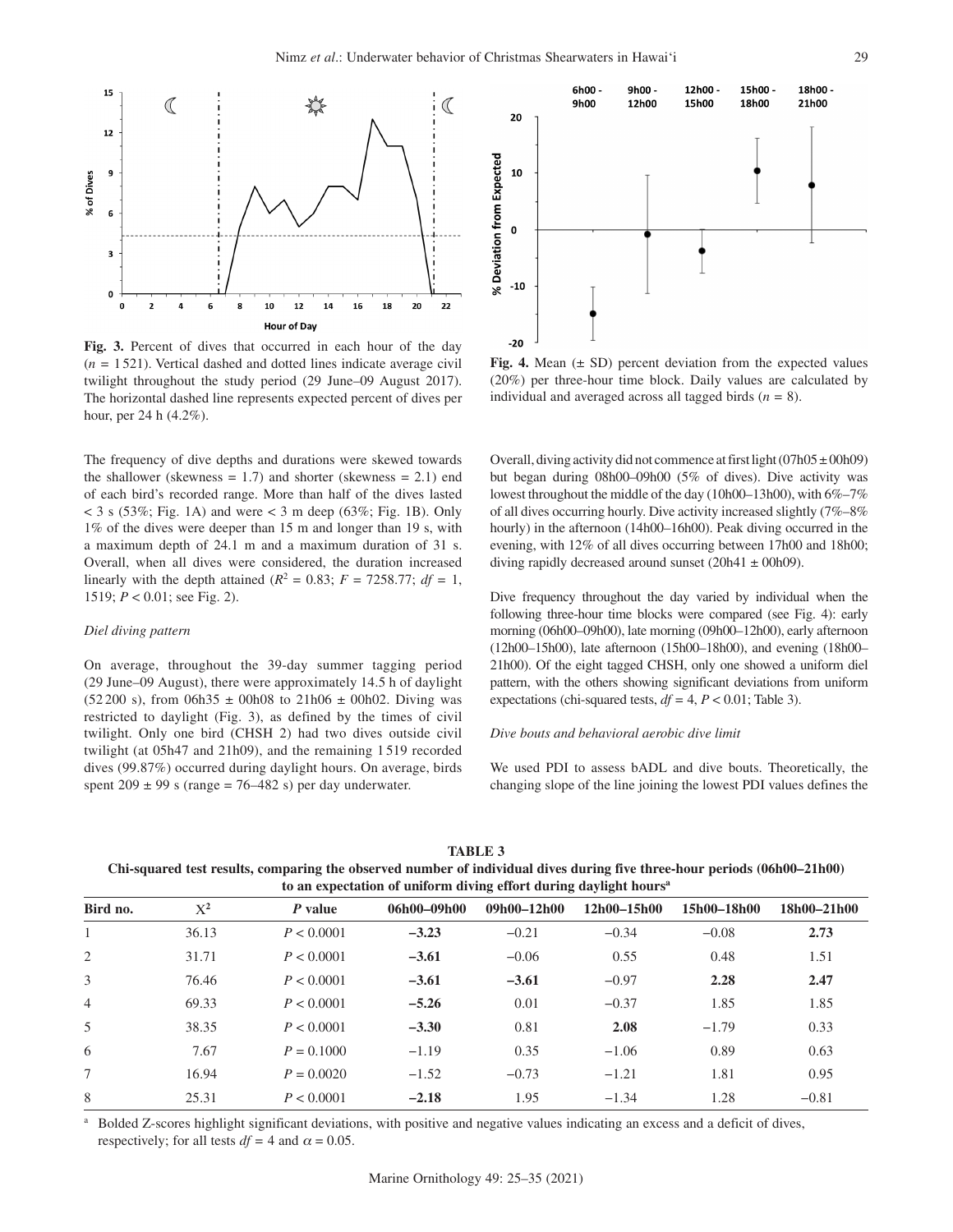

**Fig. 5.** The relationship between dive duration and post-dive interval (PDI) for all dives recorded. Theoretically, the behavioral aerobic dive limit (bADL) is defined by the slope change in the line joining the lowest values of PDI (approximately 16–19 s).

bADL (Gentry & Kooyman 1986). While this limit was estimated at  $16-19$  s when all dives were combined ( $n = 1521$ ; Fig. 5), individual values were  $6-19$  s (mean =  $11 \pm 4$  s, SD). Accordingly, only 2.8% of all dives exceeded the maximum estimated bADL of 19 s. A log-survivorship curve of the PDIs revealed that the first change in slope, which is indicative of the diving-bout duration, occurs near 900 s (15 min, Fig. 6).

#### *Interspecific shearwater comparison*

An allometric regression of four *Puffinus* and three *Ardenna* species predicted the maximum dive depth of CHSH based on mean body mass (324 g) would be 23.4 m (y =  $0.0925x - 6.6196$ ,  $R^2 = 0.61$ ). The observed maximum depth for CHSH was slightly deeper (24.3 m). Among this group of shearwaters, including CHSH, the maximum depth recorded increased significantly with mass (adjusted  $R^2 = 0.53$ ;  $df = 1, 5$ ;  $P < 0.001$ ; Fig. 7). CHSH had the lowest mass (324 g) of the species tagged with TDRs (species range =  $324 - 850$  g).

## **Minimum foraging distance**

The estimated flight time, based on the time elapsed between the last dive recorded and the time of tag retrieval at the colony, was 1.4–3.1 h  $(n = 5)$ . Flight speed for Manx-type shearwaters was estimated at 40 ± 7 km⋅hr<sup>-1</sup> in a tailwind and 63 ± 6 km⋅hr<sup>-1</sup> in a headwind (Spear & Ainley 1997b). Accordingly, the CHSH minimum foraging range from Kure Atoll was estimated at 44–147 km with a tailwind and 82–212 km with a headwind (Fig. 8). Both ranges fell within the 322-km boundary of PMNM.

## **Diet**

Of the eight tagged birds, five regurgitated when tags were retrieved. A total of 48 prey items were found, with the number of prey items regurgitated per bird ranging from two to 22 (median *=* 10). We were unable to sequence three prey items (two from CHSH 6, one from CHSH 7), and we included the remaining 45 usable sequences in the analysis.

Overall, nine fish species and two squid species were identified from eight families, with 27 (60%) of the prey items positively



**Fig. 6.** Log survivorship curve of the post-dive intervals (PDI) for all dives recorded.

identified (> 97% match to the NCBI database) using a 313-bp sequence region of COI (Table 4). In addition, 16 prey sequences had a 90%–96% match to the oceanic lightfish *Vinciguerria nimbaria* (asterisks in Table 4). This species does not have a North Pacific reference sample in the NCBI database, and our samples grouped most closely with a reference from the Tasman Sea. Therefore, including *V. nimbaria*, we confidently identified 96% (43 specimens) of successfully sequenced prey items (45 specimens). Two prey items with a 90%–96% match to species in the reference database (asterisks in Table 4) were not positively identified to the species level.

Genetic identification worked well for digested food items recovered from tagged birds, spanning a diverse range of families involving reefassociated (Holocentridae, Mullidae, Carangidae), pelagic-oceanic (Ommastrephidae, Exocoetidae, Hemiramphidae, Gempylidae), and meso-pelagic (Phosichithyidae) prey. These families were previously documented in CHSH diets from the Northwestern Hawaiian Islands during the 1970s (Harrison *et al.* 1983).

The maximum individual dive depths from the days of tag retrieval were 7.9–18.9 m (Table 5), and the minimum depths were 0.2–1.3 m. While the mean time spent underwater by individual birds during the last day of diving varied widely  $(233 \pm 144 \text{ s})$ , the number of prey items did not correlate with the time spent underwater ( $r = 0.08$ ,  $df = 3$ ,  $P = 0.90$ ) nor with the number of dives conducted that day ( $r = 0.02$ ,  $df = 3$ ,  $P = 0.97$ ).

## **DISCUSSION**

This study provides several new insights into the foraging behavior of CHSH, based on quantitative observations from two different complementary approaches: TDRs and genetic analysis of prey. The CHSH maximum dive depth (24.3 m) was close to—though slightly deeper (0.9 m) than—what was predicted allometrically, compared with TDR-tagged *Puffinus* and *Ardenna* aquatic shearwaters.

Despite the small sample size  $(n = 8 \text{ birds over } 33 \text{ days})$ , there was no relationship between the duration of the TDR deployments and the maximum diving depths recorded. This result indicates that the data from these eight birds can be compared, even though the duration of the TDR deployments was variable (range: 3–8 days). Overall, most dives were much shallower than the maximum diving depth, with 81% of dives less than 5 m deep. Other Manx-type shearwaters followed this pattern, with a skew towards frequent shallow dives (45% of dives by Manx Shearwaters and 63%–93%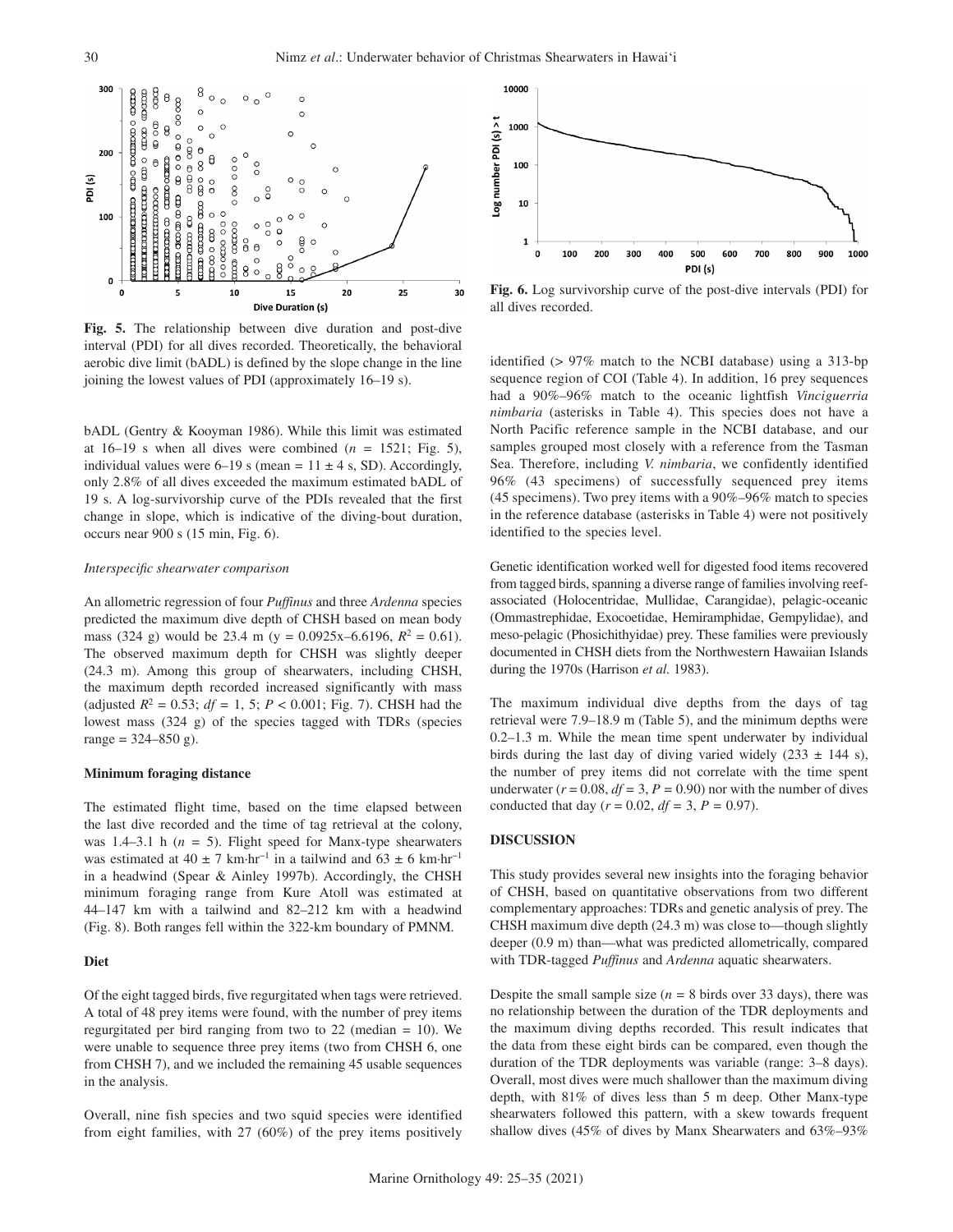| <b>TABLE 4</b>                                                                                                                                    |               |                  |                       |                |                          |  |  |  |  |
|---------------------------------------------------------------------------------------------------------------------------------------------------|---------------|------------------|-----------------------|----------------|--------------------------|--|--|--|--|
| Family, genus, and species of prey species identified using a portion of the mitochondrial cytochrome c oxidase subunit I (COI) gene <sup>a</sup> |               |                  |                       |                |                          |  |  |  |  |
| Family                                                                                                                                            | <b>Genus</b>  | <b>Species</b>   | Common name           | $%$ of samples | % of identified<br>items |  |  |  |  |
| Holocentridae                                                                                                                                     | Sargocentron  | xantherythrum    | Hawaiian squirrelfish | 40             | 24                       |  |  |  |  |
| Holocentridae                                                                                                                                     | Sargocentron  | punctatissimum   | Speckled squirrelfish | 20             | $\bigcirc$               |  |  |  |  |
| Phosichthyidae                                                                                                                                    | *Vinciguerria | nimbaria         | Oceanic lightfish     | 60             | 33                       |  |  |  |  |
| Carangidae                                                                                                                                        | Decapturus    | macarellus       | Mackerel scad         | 40             |                          |  |  |  |  |
| Carangidae                                                                                                                                        | Selar         | crumenophthalmus | Bigeye scad           | 40             | 9                        |  |  |  |  |

Ommastrephidae *Ommastrephes bartramii* Neon flying squid 80 11 <sup>a</sup> Sample size: five regurgitation samples and 45 successfully sequenced prey items, > 97% match to NCBI database unless marked \*

Exocoetidae *Exocoetus monocirrhus* Barbel flyingfish 40 4 Mullidae *Mulloidicthys vanicolensis* Yellowfin goatfish 20 2 Gempylidae *Gempylus serpens* Snake mackerel 20 2 Hemiramphidae *\*\*Oxyporhampus micropterus* Bigwing halfbeak 20 4 Ommastrephidae *\*\*\*Stethnoteuthis oualaniensis* Purpleback flying squid 20 2

\*16 sequences 90–96% match to NCBI

\*\*1 sequence 90% match to NCBI

\*\*\*1 sequence 96% match to NCBI

by Balearic Shearwaters *P. mauretanicus* were < 5 m; Dean 2012, Meier *et al.* 2015). The high frequency of short-duration dives may indicate that CHSH are using pursuit plunging and dipping as foraging techniques more frequently than pursuit diving. CHSH may be using these techniques to avoid contact with the large, fastmoving tuna in near-surface waters.

# **Underwater activity**

Despite most dives being shallow, the maximum dive depths (> 10 m) attained by all birds and the observed variability in individual diel dive patterns indicate that this species uses multiple foraging strategies. The linear relationship between diving depth and duration indicates that CHSH are spending more time underwater to reach deeper depths, rather than remaining



maximum depth (m) for *Puffinus* (white symbols) and *Ardenna*

(black symbols) shearwaters. Adjusted  $R^2 = 0.53$ .

shallower for a longer time. When birds submerge, the amount of oxygen stored in their circulatory, muscle, and respiratory systems determines their aerobic diving limit. Dives beyond the aerobic limit require extended surface recovery time to metabolize the build-up of lactate in their blood (Boyd 1997). While extended PDIs following long-duration dives relate to threshold recovery time, they can also occur when birds remain at the surface to rest, even though it is not physiologically necessary. Subsequently, this leads to wide individual variability of threshold ranges (Kooyman & Kooyman 1995) and requires a pooled assessment to reduce individual noise. Given the pooled bADL estimate of 16 s, 97% of the recorded dives could be considered aerobic. From this result, we concluded that CHSH are conducting highly efficient shallow dives, rather than using anaerobic metabolism to seek out deep prey. This diving behavior is consistent with CHSH foraging alongside sub-surface predators, which drive prey closer to the surface and make deep diving unnecessary (see also Hyrenbach *et al.* 2013). In this scenario, we would expect the birds to avoid the rapid charging of tuna pursuing prey to the surface. Accordingly, deep diving may

| <b>TABLE 5</b>                                           |
|----------------------------------------------------------|
| Summary of dive activity during the day                  |
| when birds voluntarily regurgitated during tag retrieval |

| Bird #            | No.<br>dives | <b>Total time Maximum</b><br>underwater<br>(s) | depth<br>(m) | <b>Total</b><br>prey<br>items | No.<br>families |
|-------------------|--------------|------------------------------------------------|--------------|-------------------------------|-----------------|
| CHSH <sub>1</sub> | 38           | 143                                            | 12.9         | 2                             | 2.              |
| CHSH <sub>2</sub> | 45           | 187                                            | 18.9         | 2                             |                 |
| CHSH <sub>3</sub> | 35           | 131                                            | 7.9          | 22                            |                 |
| CHSH <sub>6</sub> | 48           | 221                                            | 12.4         | 10                            | 3               |
| CHSH <sub>7</sub> | 80           | 482                                            | 14.8         | 12                            | 4               |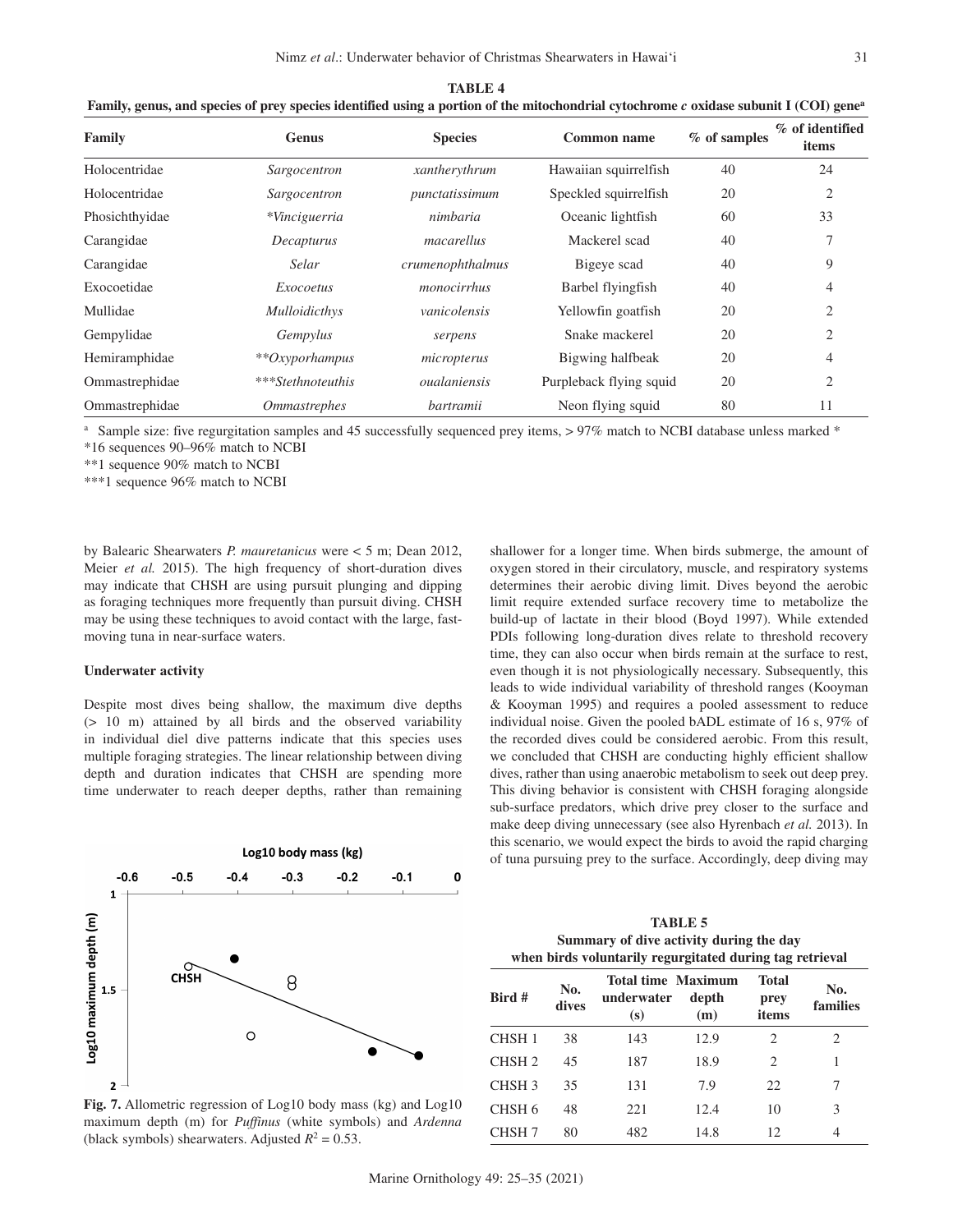occur as the feeding flock breaks up and the sub-surface predators follow the prey into deeper water. Alternatively, deep diving may be more favorable when foraging occurs in a flock dominated by larger-bodied surface-feeding or plunging species (e.g., boobies *Sula* spp.). In this scenario, CHSH are likely able to target shallow schools of prey both from above (shorter, shallower aerobic dives) and from below (longer, deeper dives; occasionally anaerobic).

CHSH did not appear to engage in short diving bouts. Thus, their PDI (900 s) could indicate how long CHSH associate with feeding flocks and/or sub-surface predators. However, because this represents the period during which diving takes place, CHSH may associate with these feeding flocks for longer and alter diving activity only as surface prey patches form or disperse. As prey schools and foraging flocks break up, CHSH may be able to continue foraging by pursuing any remaining solitary fish that submerge to depths to which other guild members are incapable of diving (Hoffman *et al.* 1981). While near-surface foraging by tuna likely instigates seabird foraging, it is unknown if CHSH are the initial spotters of tuna or if they arrive to the feeding flock following other birds. Given their relative numbers (i.e., the CHSH population is about a tenth of the WTSH population at Kure Atoll) and that they contribute little to the composition of mixed-species foraging flocks in the equatorial Pacific (Spear *et al.* 2007), they most likely follow other birds. Ballance *et al.* (1997) indicate that CHSH are associated with WTSH-dominated flocks.

# **Timing**

The diel timing of diving indicates that CHSH rely on visual pursuit of prey. Visual predation could occur by detecting either prey beneath the surface or already-formed flocks associated with sub-surface predators. Foraging constrained to daylight is further supported by a report of low rhodopsin density in CHSH eyes, indicating they are not well adapted for nocturnal foraging (Harrison *et al.* 1983). The results of Spear *et al.* (2007) indicate that CHSH are daytime foragers, compared to some other Hawaiian seabirds that can feed at night.

Even though the tagging duration for two of the birds overlapped with a moon illumination greater than 75%, this did not affect their timing of diving. While CHSH dove throughout the day, they spent most of their time in the air or sitting on the water, with only 0.4% of the available daylight hours spent underwater. Though there was individual variation in temporal diving patterns, the birds disproportionately dove in the late afternoon and avoided diving in the early morning. A relationship between the mean (or median) depth and daylight hour was not apparent, indicating that there was no systematic change in foraging depth during the day. Yet, a weak positive relationship between time of day and the maximum depth indicates that CHSH may dive deeper later in the day. Delayed diving behavior in the morning is consistent with behavioral observations of pairs circling the colony and calling in the morning until around 09h00 (IN pers. obs.). Afternoon and evening dives may reflect prey density distributions, timing of tuna foraging, or a strategy to reduce the cost of provisioning chicks at the colony on Kure Atoll. Furthermore, a shorter duration in the bird's stomach means prey will be less digested and therefore more nutritious for chicks. While we expected prey items to be relatively undigested because foraging occurred in the evening, all recovered prey items were of digestion grade two (half-digested) or three (severely digested and unrecognizable; see Harrison *et al.* 1983).



**Fig. 8.** Minimum foraging range of Christmas Shearwaters *Puffinus nativitatis* (*n =* 5) from Kure Atoll (center). White dotted outlined circles with dashed hatching represent range  $(\pm 1 \text{ SD})$  in a headwind, and solid black outlined circles with diagonal lines represent range  $(\pm 1 \text{ SD})$ in a tailwind. The solid white outline represents the 322-km Papahānaumokuākea Marine National Monument (PMNM) boundary.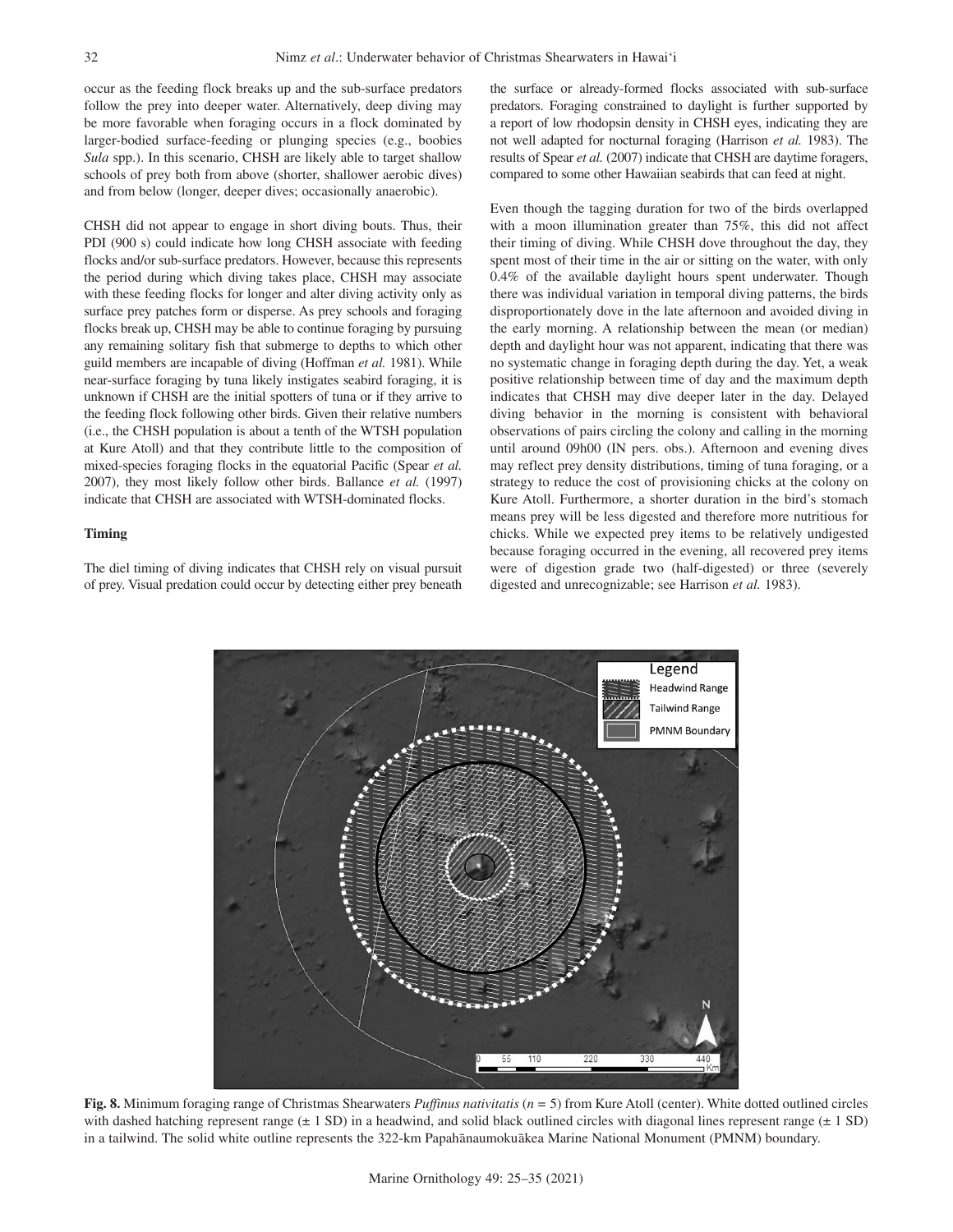Most specimens (93%) in one of the diet samples (from CHSH 3) were identified as the oceanic lightfish (family Phosichithyidae). Overall, oceanic lightfish accounted for 33% of the CHSH diet from five birds. Our low sample size may be over-representing the importance of this fish, as indicated by its low relative abundance (2% of all prey items) in the historical CHSH diet samples (Harrison *et al.* 1983,  $n = 189$ ). The 14 oceanic lightfish within the diet sample from CHSH 3 were juveniles and adults (length range: 3.1–5.4 cm; standard length at maturity: 3.4 cm; Stequert *et al.* 2003). We noted minimum length due to the digested nature of the prey items. CHSH 3 reached a maximum depth of 7.9 m and did not dive at night, indicating that this non-migrating midwater fish species was captured close to the surface during daylight, likely driven there by tuna. Though not known to be epipelagic, there are circumstantial reports of *Vinciguerria* spp. being consumed by seabirds at the surface during daylight hours in the eastern tropical Pacific (Pitman & Ballance 1990). Pitman & Ballance attributed the rare swarms of midwater *Vinciguerria* to the presence of surface convergence zones, which aggregated their (copepod) prey to the surface and subsequently attracted the foraging seabirds. Many tropical seabird species consume this fish (Harrison *et al.* 1983, Spear *et al.* 2007).

Aside from the oceanic lightfish, all other species were epipelagic, in accordance with the findings of Spear *et al.* (2007). Many species within the Holocentridae, Mullidae, and Carangidae families are broadcast spawners that have pelagic larval and juvenile life histories before transitioning to reef-associated adults. Adult squirrelfish (genus *Sargocentron*) in the Holocentridae family are nocturnal on reefs, but little is known about their pelagic juvenile stage. Considering that two *Sargocentron* species were found in the diet of daylight-feeding seabirds, pelagic juveniles are likely not nocturnal. The pelagic duration of larval goatfish (Mullidae) is typically a month, but juveniles are subject to oceanographic conditions and density-dependent mechanisms that cue recruitment to nearshore environments (Kamikawa 2016). In Hawai'i, juvenile goatfish are often found in the stomachs of pelagic predators, including other seabirds, dolphinfish, and tunas (Kamikawa 2016). Ommastrephidae (flying squid) and Exocoetidae (flyingfish) are aerial and were likely captured above the surface.

## **Biases**

Although we did not attempt to measure the stress caused by handling and the attachment of the TDR to the underside of the bird's tail, this impact was probably inconsequential, since the light weight and small cross-sectional area of the tags (0.03% of the birds' cross-sectional area) meant that they likely caused little drag during diving (Kay *et al.* 2019). One study that tested diving alcids for the effects of tail-mounted devices found no statistically significant differences between control and tagged birds, but tagged birds were observed to perform at a slightly lower level with regard to colony attendance and food delivery (Wanless *et al.* 1989). Therefore, it is possible that CHSH could have experienced some stress from being tagged, including reduced diving ability and increased foraging or commuting effort (Burger & Shaffer 2008).

Only two loggers were available for this study, so tag redeployment over the 39-day period may have resulted in temporal variation. Specifically, the diving patterns observed throughout the deployment duration may have been impacted by changing ocean conditions and chick-rearing status. The summer of 2017 was an ENSO-neutral season, with the Multivariate El Nino Index between −0.3 and −0.8 during the deployment period (MEI 2019). Therefore, ocean conditions during 2017 were not particularly anomalous.

The energetic demands of chicks of different ages (and sizes) could have also influenced the diving patterns of the adult birds during our study; CHSH have been observed to hatch chicks over a wide range of dates (May–August, range: 51–112 d; Seto 2001). To avoid this bias, we chose adults provisioning downy chicks (range: 200–415 g, mean  $\pm$  SD: 277  $\pm$  78 g) to increase the chances of tag retrieval. While the chick hatching dates of the selected nest sites were unknown, chick size was moderately correlated with Julian day ( $r = 0.58$ ,  $df = 6$ ,  $P = 0.13$ ), indicating that chicks became progressively larger between early June and August. Our TDR data could not discern differences in foraging distance relative to chick size, nor use of dual-foraging strategies for self-provisioning vs. chick-provisioning, as used by WTSH (McDuie *et al.* 2015). Future tagging studies should consider these potential biases.

Finally, estimated foraging ranges indicated that CHSH provisioning chicks on Kure Atoll foraged within PMNM waters. Namely, foraging behavior in the evening prior to returning to their nest site underscores that PMNM is an important resource for chickprovisioning CHSH. These findings also raise new questions about the foraging ecology and the diet of this poorly studied species. Though concern is justified that larger satellite-tracking or geolocating tags could encumber CHSH, such tags might better identify the direction of travel and how CHSH use ephemeral and permanent oceanographic features. Long-term tracking after breeding could further delineate the range and foraging locations of this species, both within and outside PMNM, and identify ocean hotspots targeted by CHSH.

The distribution and behavior of CHSH prey is another critical knowledge gap. Thus, we recommend more research on the understudied juvenile stages of reef fish, as they are important to CHSH diet. Though there is much to learn about the foraging habitat and prey of CHSH, our findings suggest that maintaining the PMNM as a protected area that is closed to fisheries will benefit this species by minimizing fishery interactions and enhancing prey populations, especially when CHSH foraging is mediated by subsurface predators.

# **ACKNOWLEDGEMENTS**

Thank you to the team at the State of Hawai'i Department of Land and Natural Resources: Jason Misaki, Afsheen Siddiqi, and the Kure Atoll group provided the permits and data collection support for this study. I acknowledge the support of the NOAA Hawaiian Monk Seal Research Program for providing access to Kure Atoll, as well as field technician David Golden for assisting with tag deployment and retrieval. Thank you to Michelle Hester and Oikonos Ecosystem Knowledge for providing equipment, training, and financial support. We appreciate the comments by David Ainley, Alan Burger, and an anonymous reviewer, which improved this manuscript. Capture and tagging methods were conducted under the Papahānaumokuākea Marine National Monument Co-Trustee Permit PMNM-2017-001.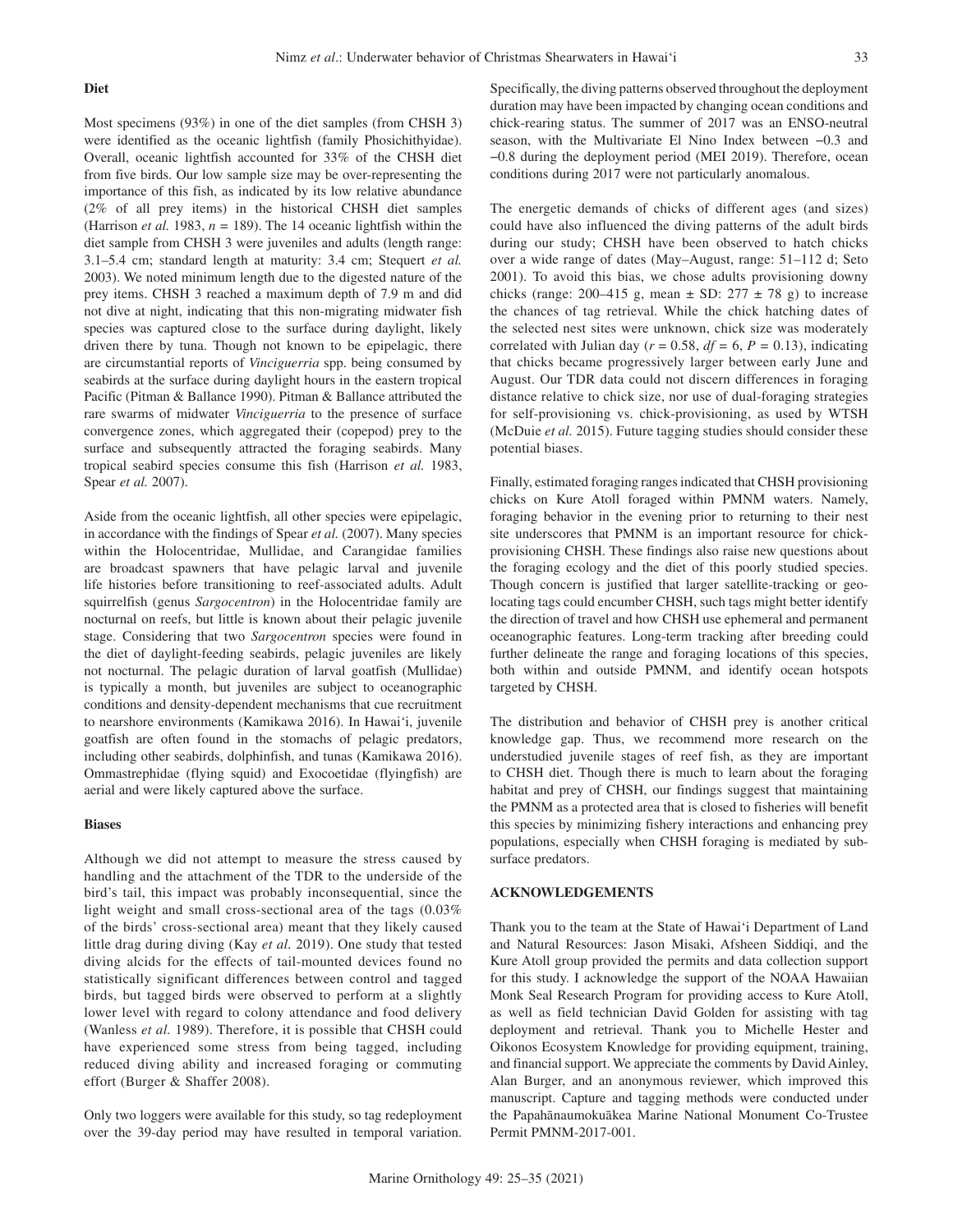# **REFERENCES**

- ADAMS, J., FELIS, J.J., CZAPANSKIY, M., CARLE, R.D. & HODUM, P.J. 2019. Diving behavior of Pink-footed Shearwaters *Ardenna creatopus* rearing chicks on Isla Mocha, Chile. *Marine Ornithology* 14: 17–24.
- ALTSCHUL, S.F., GISH, W., MILLER, W., MYERS, E.W. & LIPMAN, D.J. 1990. Basic local alignment search tool. *Journal of Molecular Biology* 215: 403–410. doi:10.1016/S0022- 2836(05)80360-2
- ASHMOLE, N.P. 1971. Sea bird ecology and the marine environment. In: FARNER, D.S. & KING, J.R. (Eds.) *Avian Biology, 1st Edition*. Volume 1. New York, USA: Academic Press.
- BALLANCE, L.T., PITMAN, R.L., & REILLY, S. B. 1997. Seabird community structure along a productivity gradient: Importance of competition and energetic constraint. *Ecology* 78: 1502–1518. doi:10.1890/0012-9658(1997)078[1502:SCS AAP]2.0.CO;2
- BOND, A.L., MCCLELLAND, G.T.W., JONES, I.L., LAVERS, J.L. & KYSER T.K. 2010. Stable isotopes confirm community patterns in foraging among Hawaiian Procellariiformes. *Waterbirds* 33: 50–58. doi:10.1675/063.033.0106
- BOYD, I.L. 1997. The behavioural and physiological ecology of diving. *Trends in Ecology & Evolution* 12: 213–217. doi:10.1016/S0169-5347(97)01054-9
- BURGER, A.E. 2001. Diving depths of shearwaters. *The Auk* 118: 755–759. doi:10.1642/0004-8038(2001)118[0755:DDO S]2.0.CO;2
- BURGER, A.E., & SHAFFER, S.A. 2008. Application of tracking and data-logging technology in research and conservation of seabirds. *The Auk* 125: 253–264.
- BUTLER, P.J. 2001. Diving beyond the limits. *News in Physiological Sciences* 16: 222–227. doi:10.1152/ physiologyonline.2001.16.5.222
- DEAN, B. 2012. *The At-Sea Behaviour of the Manx Shearwater.* PhD dissertation. Oxford, UK: Oxford University.
- GELLER, J., MEYER, C., PARKER, M. & HAWK, H. 2013. Redesign of PCR primers for mitochondrial cytochrome *c* oxidase subunit I for marine invertebrates and application in all-taxa biotic surveys. *Molecular Ecology Resources* 13: 851–861. doi:10.1111/1755-0998.12138
- GENTRY, R. & KOOYMAN, G. 1986. Methods of dive analysis. In: GENTRY, R.L. & KOOYMAN, G.L. (Eds.) *Fur Seals: Maternal Strategies on Land and at Sea*. Princeton, USA: Princeton University Press.
- FOX, J. 2005. The R Commander: A basic statistics graphical user interface to R. *Journal of Statistical Software* 14: 1–42. doi:10.18637/jss.v014.i09
- GOCHFELD, M., GOCHFELD, D.J., MINTON, D. ET AL. 1999. Metals in feathers of Bonin Petrel, Christmas Shearwater, Wedge-tailed Shearwater, and Red-tailed Tropicbird in the Hawaiian Islands, northern Pacific. *Environmental Monitoring and Assessment* 59: 343–358.
- GOULD, P.J. 1971. *Interactions of Seabirds Over the Open Ocean*. PhD dissertation. Tuscon, USA: University of Arizona.
- HARRISON, C.S., HIDA, T.S. & SEKI, M.P. 1983. Hawaiian seabird feeding ecology. *Wildlife Monographs* 85: 3–71.
- HERTEL, F. & BALLANCE, L.T. 1999. Wing ecomorphology of seabirds from Johnston Atoll. *The Condor* 101: 549–556. doi:0.2307/1370184
- HOFFMAN, W. HEINEMANN, D. & WIENS, J.A. 1981. The ecology of seabird feeding flocks in Alaska. *The Auk* 98: 437–456. doi:10.1093/auk/98.3.437
- HYRENBACH, K.D., GLEICHMAN, J.S. & KARNOVSKY, N.J. 2013. Diving behavior of Wedge-tailed Shearwaters rearing chicks on Lehua Islet. *'Elepaio* 74: 1–4
- KAMIKAWA, K.T. 2016. *Insight into seasonal recruitment dynamics of juvenile* Mulloidichthys vanicolensis *and* M. flavolineatus. MSc thesis. Honolulu, USA: University of Hawai'i at Manoa.
- KAY, W.P., NAUMANN, D.S., BOWEN, H.J. ET AL. 2019. Minimizing the impact of biologging devices: Using computational fluid dynamics for optimizing tag design and positioning. *Methods in Ecology and Evolution* 10: 1222–1233.
- KUMAR, S., STECHER, G. & TAMURA, K. 2016. MEGA7: Molecular Evolutionary Genetics Analysis version 7.0 for bigger datasets. *Molecular Biology and Evolution* 33: 1870– 1874. doi:10.1093/molbev/msw054
- KURODA, N. 1954. *On the Classification and Phylogeny of the Order Tubinares, Particularly the Shearwaters (*Puffinus*), with Special Considerations on their Osteology and Habitat Differentiation.* Tokyo, Japan: N. Kuroda.
- KOOYMAN, G.L. & KOOYMAN, T.G. 1995. Diving behavior of Emperor Penguins nurturing chicks at Coulman Island, Antarctica. *The Condor* 97: 536–549. doi:10.2307/1369039
- LERAY, M., YANG, J.Y., MEYER, C.P. ET AL. 2013. A new versatile primer set targeting a short fragment of the mitochondrial COI region for metabarcoding metazoan diversity: Application for characterizing coral reef fish gut contents. *Frontiers in Zoology* 10: 34.
- LONGMIRE, J.L., MALTBIE, M. & BAKER, R.J. 1997. *Use of "Lysis Buffer" in DNA Isolation and its Implication for Museum Collections.* Occasional paper no. 163. Lubbock, USA: Museum of Texas Tech University.
- LUQUE, S.P. 2007. Diving behaviour analysis in R. *R News* 7: 8–14.
- MATTHEWS, G.V.T. 1953. Navigation in the Manx Shearwater. *Journal of Experimental Biology* 30: 370–396.
- MCDUIE, F., WEEKS, S.J., MILLER, M.G.R., CONGDON, B.C. 2015. Breeding tropical shearwaters use distant foraging sites when self-provisioning. *Marine Ornithology* 43: 123–129.
- MEI (MULTIVARIATE ENSO INDEX) 2019. *Multivariate ENSO Index Version 2 (MEI.v2) Values.* Boulder, USA: NOAA ESRL Physical Sciences Division. [Accessed online at https://www. esrl.noaa.gov/psd/enso/mei/ on 04 Sep 2019.]
- MEIER, R.E., WYNN, R.B., VOTIER, S.C. ET AL. 2015. Consistent foraging areas and commuting corridors of the critically endangered Balearic Shearwater *Puffinus mauretanicus* in the northwestern Mediterranean. *Biological Conservation* 190: 87–97.
- PMNM (PAPAHĀNAUMOKUĀKEA MARINE NATIONAL MONUMENT) 2008. *Papaha¯ naumokua¯ kea Marine National Monument Management Plan*. Honolulu, USA: NOAA, USFWS, State of Hawai'i.
- PÉRON, C., GRÉMILLET, D., PRUDOR, A. ET AL. 2013. Importance of coastal Marine Protected Areas for the conservation of pelagic seabirds: The case of Vulnerable Yelkouan Shearwaters in the Mediterranean Sea. *Biological Conservation* 168: 210–221.
- PITMAN, R.L. & BALLANCE, L.T. 1990. Daytime feeding by Leach's Storm-Petrel on a midwater fish in the eastern tropical Pacific. *The Condor* 92: 527–527.